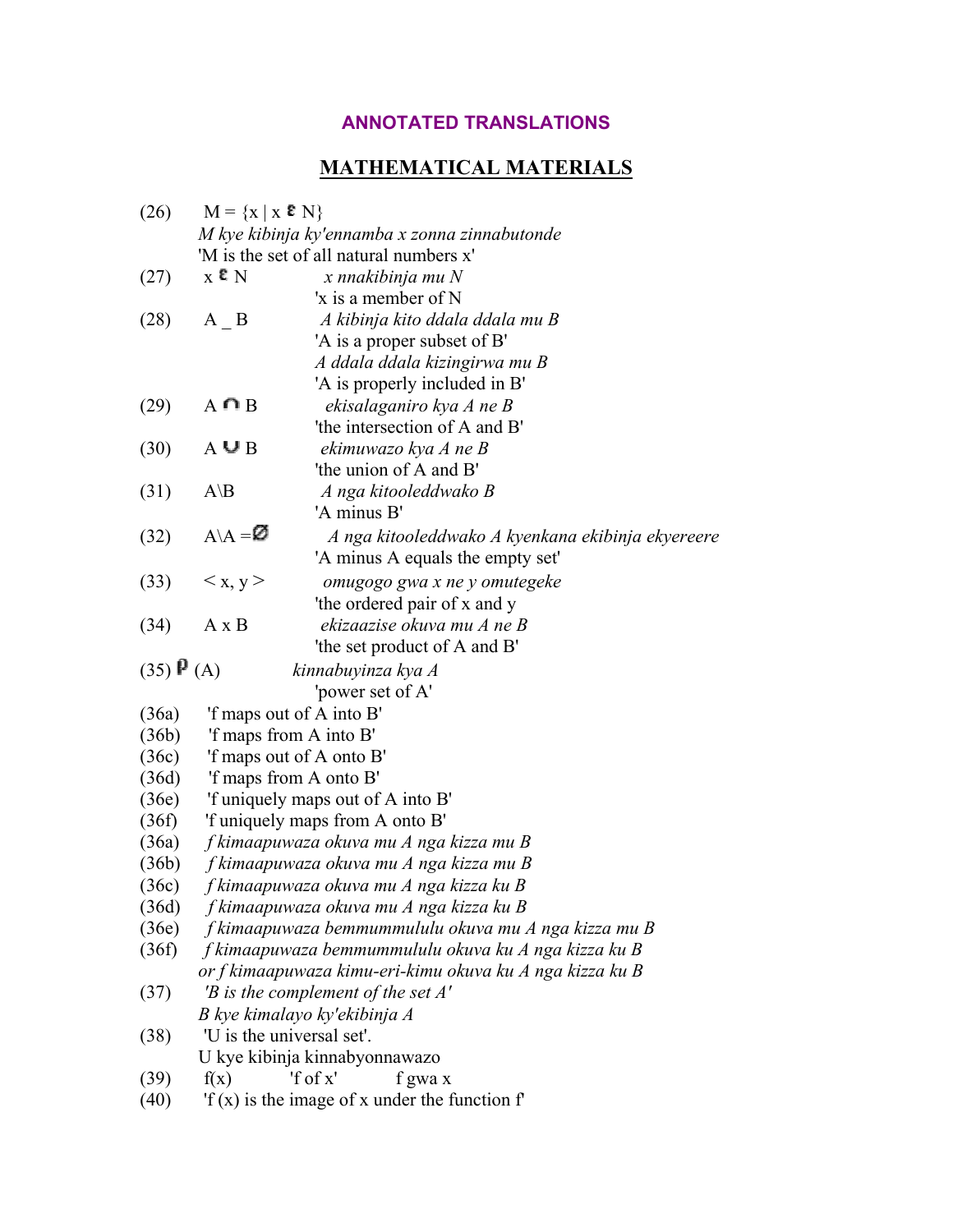*f (x) kye kifaananyi kya x wansi w'omukolo f.* (41)  $\mathbf{f} \cdot \mathbf{f}^{-1}$  is the inverse relation of the function  $\mathbf{f}$ *f -1 kye kigandawazo nnagalika eky'omukolo f* Numbers are classified in (42) (42)  $C = R \cup I$  $Q = Z \cup F$  $N = P' \cup P$  $D = \Omega + \Omega'$ 

$$
K = Q \cup Q
$$
  
Z = Z' \cup {0} \cup N

(43) 
$$
C = \{a + bi | a, b \in R, i^2 = -1\}
$$
  
'complex number' *ennamba zinnabuzibu*

(44) 
$$
I = \{bi \text{ be R } \{o\}, i2 = -1\}
$$
  
 'imaginary numbers' *ennamba enfumitirize*

(45) R 'real numbers' *ennamba wawu*

(46) 
$$
Q = \{a/b \mid a, b \in Z \{o\}\}
$$
'rational numbers'  
ennamba emmenyefu kinnakkomo

(47) 'irrational numbers' *ennamba emmenyefu kinnabutakoma*

(48) 
$$
Z = \{o, \pm 1, \pm 2, \ldots\}
$$
 'integers' *ennambirira*

(49)  $F = \{a/b \ a, b \ e \ Z \ \{o, 1\}\}$  'fractions' *emmenyefu* 

(50) 
$$
Z' \{-1, -2, -3, \ldots\}
$$
 'negative integers' *ennambirira eggaanyi*

$$
(51) \qquad 0 \text{ 'zero' } ezzeero
$$

(52) 
$$
N = \{1, 2, 3, ...\}
$$
 'natural numbers' *ennambirira zinnabutonde*  
'positive integers' *ennambirira enzikirizi*

(53) 
$$
P = \{2, 3, 5, 7, 11, 15, 17, 19, \ldots\}
$$
  
'prime numbers' *ennamba enkulu*

(54) 'nonprime numbers' *ennamba zikkontankulu*

(55) The conjugate of 
$$
a + bi
$$
 is  $a - bi'$   
Ennywanyi ya  $a + bi$   $a - bi$ 

(56) 
$$
a + b'
$$
 a plus b' a *ngatteko b*

$$
(57) \qquad a-b' a minus b' a ntooleko b
$$

$$
(58) \qquad a \times b \text{ 'a times } b' \text{ a emirundi } b
$$

(59) 
$$
a + b
$$
 a divided by b a *egabiddwamu b*

(60) 
$$
a > b'
$$
 a greater than b' a *kusinga b*

(61) 
$$
a < b
$$
 a less than b' a *ntono ku b*

(62) a 
$$
\nabla
$$
 b a approximately equal to b' a kumpi kwenkana b

(63) 
$$
a \gg b
$$
 a much greater than b' a *kusingira ddala b*

- $(64)$  x  $\rightarrow$   $\infty$  'x approaches infinity' *x esemberera (o) butakoma*
- (65) 4! = 24 'Factorial 4 equals 24! *4 kinnafakta 24*

(66) 
$$
x^n
$$
'x (raised) to the nth power.'  
\n'x (nga *eyimusibbwa okutuuka*) ku buyinza bwa n  
\n'x

(67) 'the nth root of x' *ekikolo kya x ekya n*

(68) y 
$$
\alpha
$$
 x'y varies directly as x'  
 *y ekyukakyuka butereevu nga x*

(69) lim f (x) 'the limit of f (x) as x approaches a'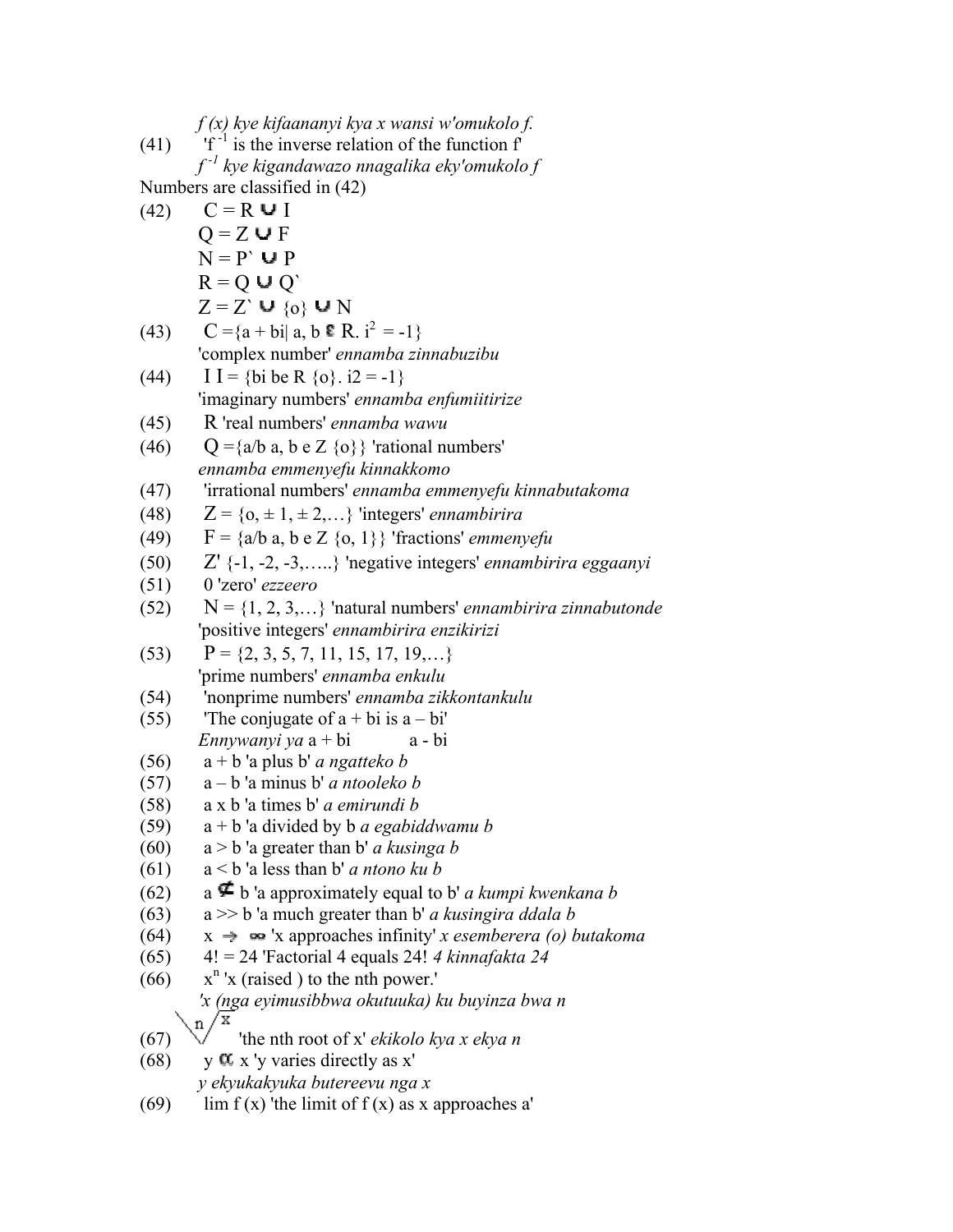|                                                              | $x \rightarrow a$ enkomerero ya $f(x)$ nga x esemberera a                                                                    |  |  |  |  |
|--------------------------------------------------------------|------------------------------------------------------------------------------------------------------------------------------|--|--|--|--|
| (70)                                                         | $(A-1$ 'the inverse of the non-singular matrix A'                                                                            |  |  |  |  |
|                                                              | enfuulannenge y'endoko A etali ya bwannamunigina                                                                             |  |  |  |  |
| (71)                                                         | $AT$ 'the transpose of the matrix A                                                                                          |  |  |  |  |
| (72)                                                         | (endoko) enseetulule y'endoko A<br>det A 'the determinant of the square matrix A                                             |  |  |  |  |
|                                                              | emmiimulula y'endoko A ey'omulabba                                                                                           |  |  |  |  |
|                                                              | n                                                                                                                            |  |  |  |  |
|                                                              | (73) $\Sigma$ f(r) 'the sum of f(r) to n terms'                                                                              |  |  |  |  |
|                                                              | $r = 1$                                                                                                                      |  |  |  |  |
|                                                              | omugatte gwa $f(r)$ okutuuka ku bimiimo n                                                                                    |  |  |  |  |
|                                                              | n                                                                                                                            |  |  |  |  |
|                                                              | (74) $\Pi$ f(r) 'the product of f(r) to n terms'                                                                             |  |  |  |  |
|                                                              | $r = 1$                                                                                                                      |  |  |  |  |
|                                                              | omuzaalise gwa f(r) okutuuka ku bimiimo n                                                                                    |  |  |  |  |
| (75)                                                         | $\log_a x$ 'the logarithm of x to base a'                                                                                    |  |  |  |  |
|                                                              | e V Vandaganyo ya x ku musingi a                                                                                             |  |  |  |  |
| (76)                                                         | In x 'the natural logarithm of x                                                                                             |  |  |  |  |
|                                                              | $eY$ Y andaganyo nnabutonde eya x                                                                                            |  |  |  |  |
| (77)                                                         | dy/dx 'the differential coefficient of y with respect to x'                                                                  |  |  |  |  |
|                                                              | omumuwendoganyo gwa y gunnamwawulo nga gufa ku x                                                                             |  |  |  |  |
| (78)                                                         | $f(x)$ 'f prime of x' f kasale gwa x                                                                                         |  |  |  |  |
| (79)                                                         | $a^{f\,b} f(x) dx$ 'the integral of $f(x)$ with respect to x from a to b'                                                    |  |  |  |  |
|                                                              | omulambirizo gwa $f(x)$ nga gufa ku x okuva ku a okutuuka ku b                                                               |  |  |  |  |
| (80)                                                         | $P(A)$ 'the probability of the event A'                                                                                      |  |  |  |  |
|                                                              | obwandiba bw'ekituukiriro A                                                                                                  |  |  |  |  |
| (81)                                                         | P (A/B 'the probability of the event A conditional on the event B'<br>obwandiba bw'ekituukiriro A ku kakalu k'ekituukiriro B |  |  |  |  |
|                                                              |                                                                                                                              |  |  |  |  |
|                                                              | (Notes on 2.2.2 $(26)$ - $(81)$ ]                                                                                            |  |  |  |  |
|                                                              | "natural"; obutonde; "nature"; -nnabutonde                                                                                   |  |  |  |  |
|                                                              | "member"; ekibinja; "set"; -nnakibinja                                                                                       |  |  |  |  |
| "intersection"; -salaganir-; "to intersect at" ekisalaganiro |                                                                                                                              |  |  |  |  |
|                                                              | "union"; -mu; "one"; ekimuwazo                                                                                               |  |  |  |  |
|                                                              | "pair"; omugogo                                                                                                              |  |  |  |  |
|                                                              | "to map uniquely"; -maapuwaz- bemmummululu                                                                                   |  |  |  |  |
| "universal"; byonna; "all"; -nnabyonnawaz-                   |                                                                                                                              |  |  |  |  |
| "inverse"; -galik-; "to invert"; -nnaggalika                 |                                                                                                                              |  |  |  |  |
| "complex"; <i>obuzibu</i> ; "difficulty"; -nnabuzibu         |                                                                                                                              |  |  |  |  |
| "imaginary"; -fumiitirize                                    |                                                                                                                              |  |  |  |  |
| "real"; wawu                                                 |                                                                                                                              |  |  |  |  |
| "rational"; -menyefu; "broken finitely" kinnakkomo           |                                                                                                                              |  |  |  |  |
| "irrational"; -menyefu; "broken infinitely" kinnabutakoma    |                                                                                                                              |  |  |  |  |
| "fraction"; -menyek-; "to break"; emmenyefu                  |                                                                                                                              |  |  |  |  |
| "prime"; - kulu<br>"nonprime"; - kkontankulu                 |                                                                                                                              |  |  |  |  |
|                                                              |                                                                                                                              |  |  |  |  |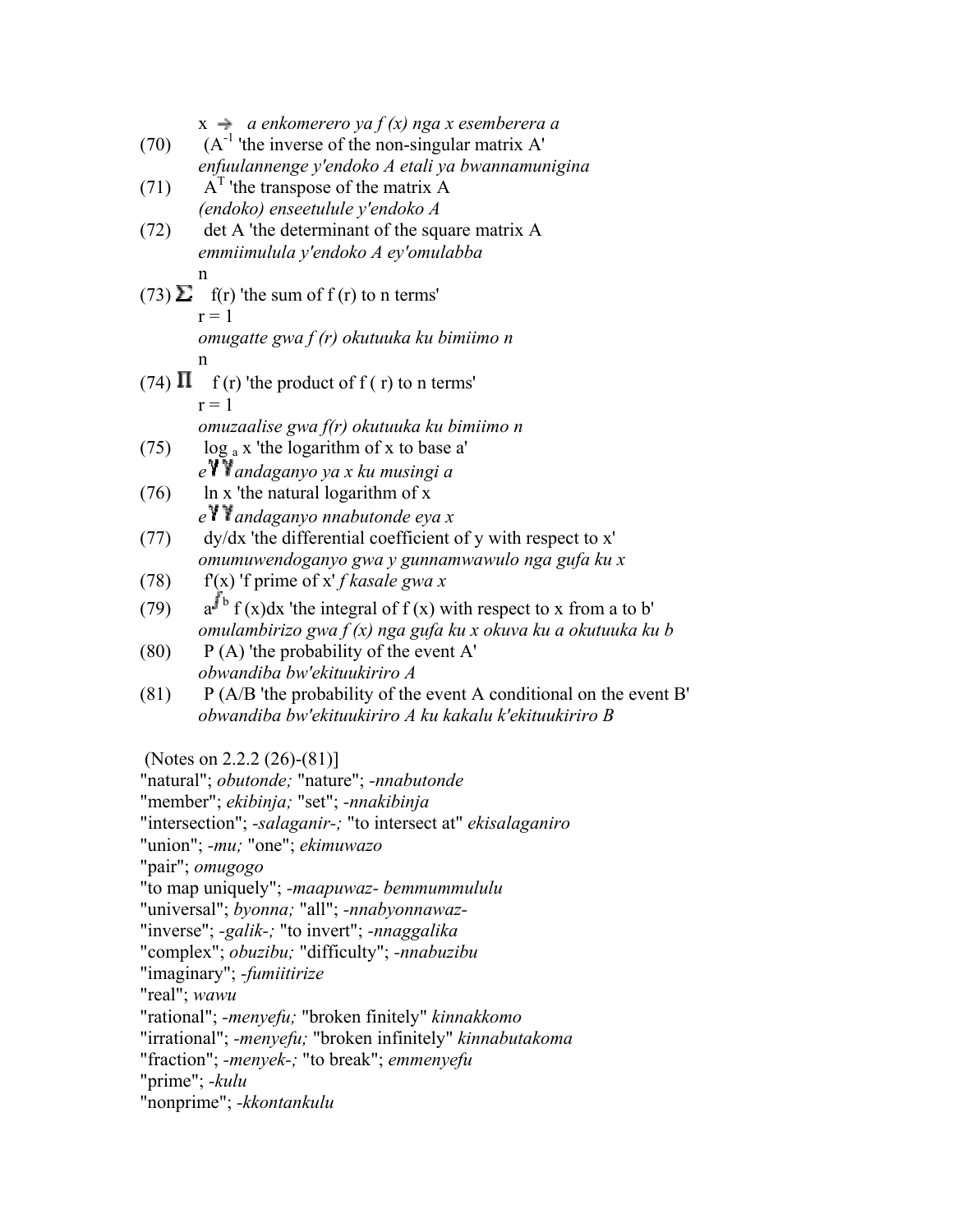"determinant"; *-miimulul-;* "to tie very tightly" "logarithm"; *-gabir-;* "to give to"; *olugabiro* "coefficient"; *omuwendo:* "value"; *omumuwendoganyo* "integral"; *-lambirira;* "whole" ; *omulambirirawazo* "probability"; *obwandiba*

 Let the Greek alphabet from which symbols are widely adopted in logic, mathematics, physics and chemistry be assimilated to Luganda as in (82)

| ı.   |                  |                               |           |
|------|------------------|-------------------------------|-----------|
| (82) | A                | α<br>alpha                    | alfa      |
|      | B                | β<br>beta                     | beta      |
|      | Γ<br>R.          | gamma                         | gamma     |
|      | $\lt$            | õ.<br>delta                   | delta     |
|      | E                | $\epsilon$ epsilon            | epsiloni  |
|      | Z                | $\zeta$ zeta                  | zeta      |
|      | H                | γ<br>eta                      | eta       |
|      | θ                | $\theta$ theta                | theta     |
|      | $\overline{I}$   | $\geq$ iota                   | iota      |
|      | K                | kappa<br>φ                    | kappa     |
|      | ٠                | $\Pi$ lambda                  | lambuda   |
|      | M                | λ,<br>mu                      | myu       |
|      | N                | μ<br>nu                       | nyu       |
|      | $\Xi$            | xi<br>$\overline{\mathbf{V}}$ | ksi       |
|      | $\overline{O}$   | omicron<br>$\overline{O}$     | omikroni  |
|      | П                | pi<br>$\mathbf 0$             | pi        |
|      | $\overline{P}$   | θ<br>rho                      | ro        |
|      | ΣΡσ              | sigma                         | sigma     |
|      | Y                | upsilon                       | yupsiloni |
|      | φ <sub>ω</sub> ω | phi                           | fi        |
|      | X                | chi                           | hyi       |
|      | Ψ                | Ψ<br>psi                      | psi       |
|      | Ω                | ω<br>omega                    | omega     |
|      |                  |                               |           |

I render some mathematical texts into Luganda.

(83a) Text 3: Differential Equations

Introduction

A differential equation is an equation which involves at least one derivative of an unknown function. The following are some examples of differential equations:

dy/dx = sin x x dy/dx = y<sup>2</sup> + 1 dy/dt + y d<sup>2</sup> /dt<sup>2</sup> = cost – e<sup>y</sup> x 2d2 y/dx<sup>2</sup> - 2x dy/dx + 2y = (x<sup>2</sup> - 2x + 2) e<sup>x</sup>

Many problems in physics, chemistry, engineering etc can be formulated in the form of differential equations. Thus differential equations play an important role in the application of mathematics to scientific problems. Example 1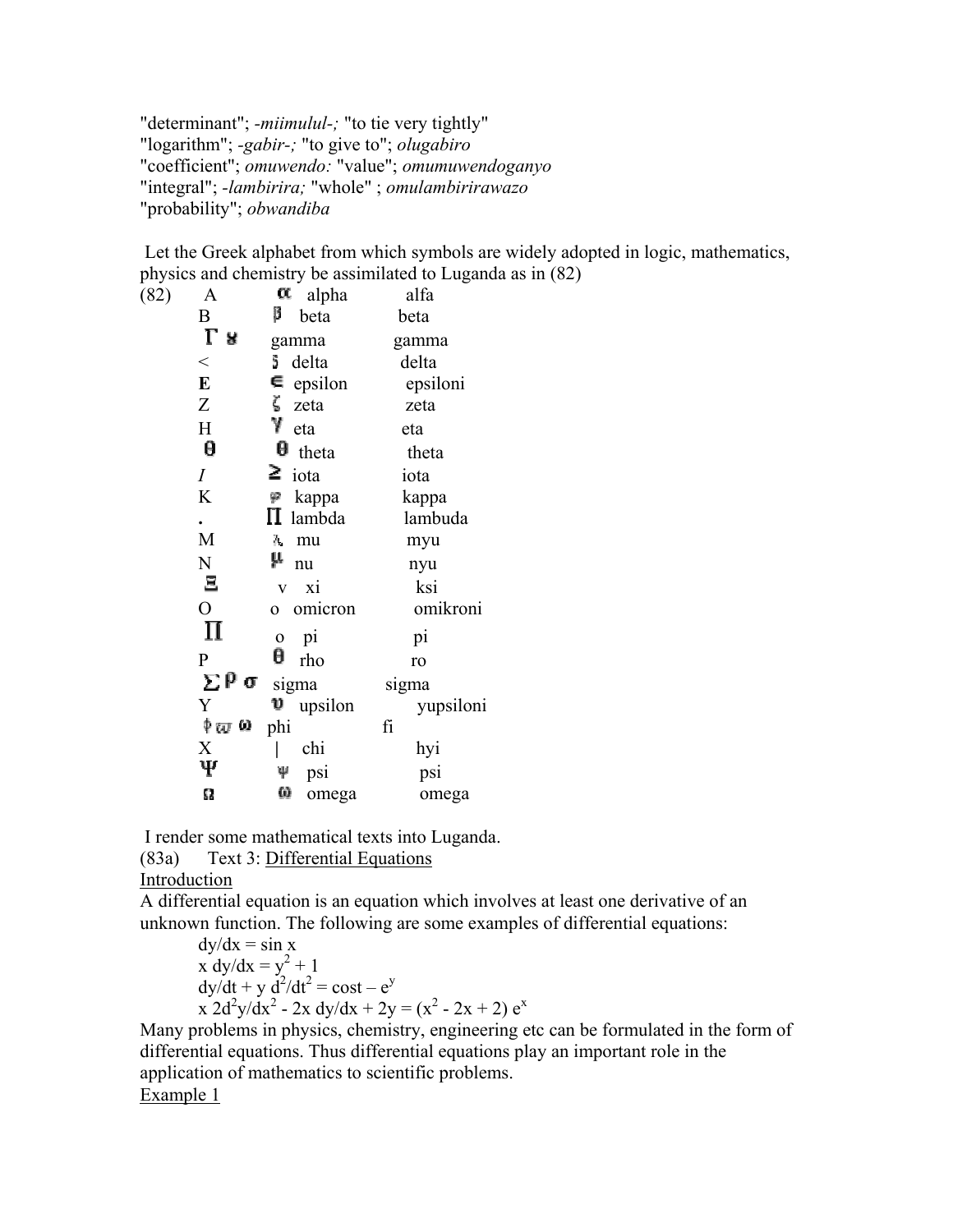It is known that the rate of decay of a radioactive substance is proportional to the amount present. Express this in the form of a differential equation.

### Solution

Let y be the amount of the radioactive substance present at time t. Then dy/dt is the rate of change. By assumption, d y/dt is proportional to y. Thus  $dy/dt = ky$  for some constant k.

## Example 2

Newton's law of cooling states that the rate of change of temperature in a cooling body is proportional to the difference in temperature between the body and its surroundings. Using t for time in minutes, x for temperature of the cooling body in  $\rm{^{\circ}C}$  and  $\rm{x_o}$  for the temperature of the surroundings (assumed to be constant), express the law in the form of a differential equation.

## Solution

The rate of change of temperature is expressed as dx/dt. The difference in temperature between the body and its surroundings is given by  $x - x_0$ . Since  $dx/dt$  is proportional to  $x$  $x_0$ , we have  $dx/dt = k(x - x_0)$  for some constant k.

#### Example 3

Newton's law of gravitation states that the acceleration of a particle is inversely proportional to the square of the distance between the particle and the centre of the earth. Using x for that variable distance and t for time, express the law in the form of a differential equation relating to x and t.

## Solution

Let v and a be respectively the velocity and acceleration of the particle at time t. Then  $v = dx/dt$ ,  $a = dv/dt$ 

and hence

$$
a = dv/dt = d/dt (dx/dt) = d2x/dt2
$$

Since a is inversely proportional to  $x^2$ , we have

$$
a = k/x^2
$$

for some constant k. Thus, the required differential equation is  $d^2x/dt^2 = k/x^2$ 

[Notes on V.2.2(83)]

```
"engineering, technology"; obukodyo; "techniques" kannabukodyo
```
"science"; *okumanya;* "knowledge" *kannakumanya*

"decay"; *-seebengerer-*

```
"rate of decay"; omuseebengerero
```
"derivative"; *-viis-;* "to extract" *omuviisemu*

"matter"; *omutole;* "lump" *nnamutole*

"radioactive"; *akagulu;* "ray" *-kaguluwazi*

"rate of change"; *-kyuk-;* "to change" *omukyuko*

'gravitation" ; *-sikiriz-;* "attract" *omusikirizo*

"gravitation"; *obuzito;* "weight" *nnabuzito*

"Earth"; *ettaka;* "earth" *Nnattaka*

"mathematics"; *okubala;* "(to) count(ing)" *kannakubala*

"distance"; *-esuul-;* "to be at a distance from obwesuulo

"to vary directly, to be proportional to"; *-kyuk- butereevu*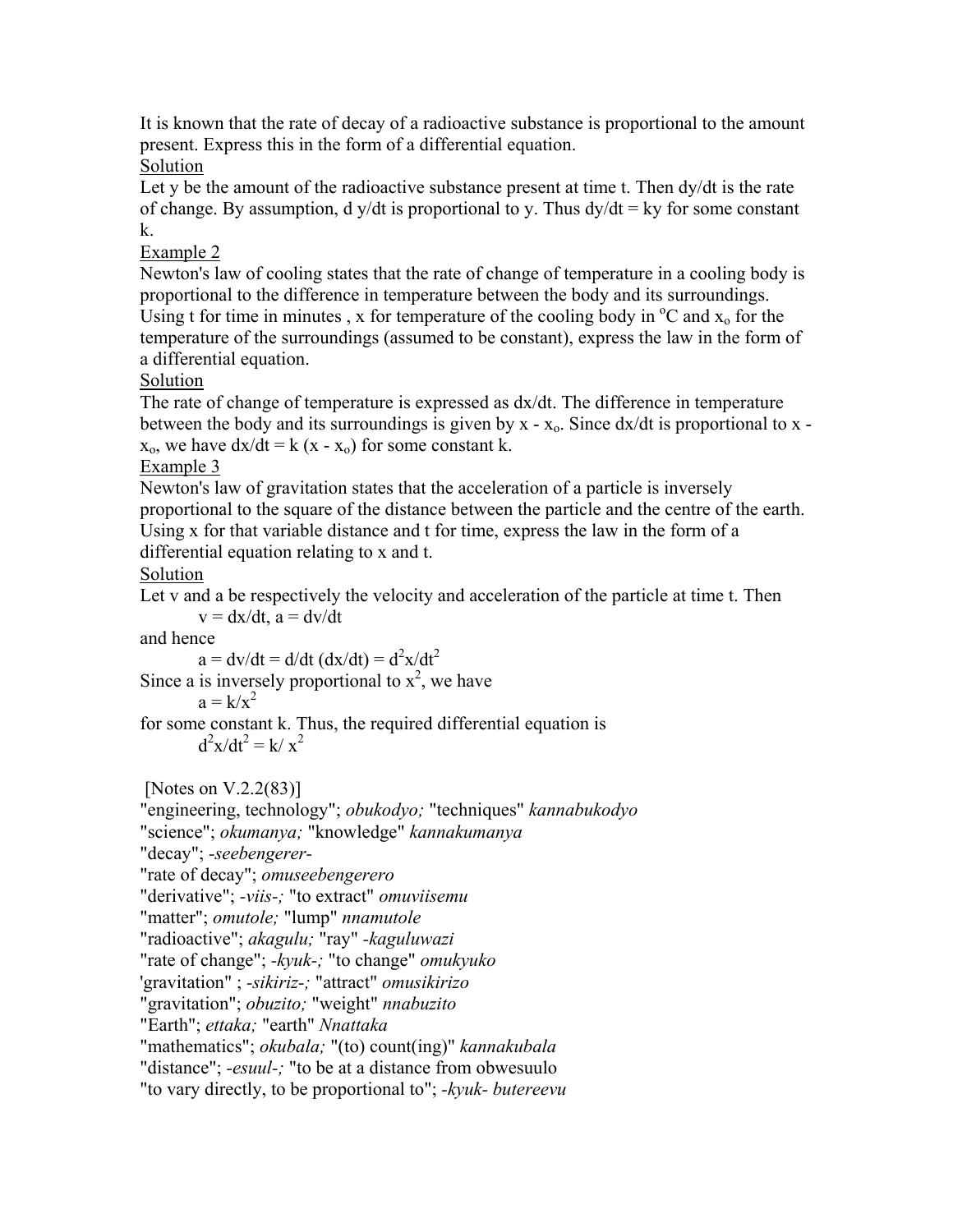"to vary inversely, to be inversely proportional to"; *-kyuk- kinnaggalika* "particle"; *akasirikitu* "surroundings; *-etoolool-; obwetooloole* "temperature" *-bugumy-;* "to be warmed" *obubugumye*

## (83b) Translation of Text 3:

Ekyenkano kinnamwawulo kye kyenkano ekirimu waakiri omuviisemu ogumu ogw'omukolo ogutamanyiddwa. Ebiddirira bye bimu ku byokulabirako by 'ebyenkano binnamwawulo'

 $dx/dx = \sin y$ x  $dy/dx = y^2 + 1$  $dy/dt + y d^2y/dt^2 = \text{cost} - e^y$  $x^{2}d^{2}y/dx^{2} - 2x dy/dx + 2y = (x^{2} - 2x + 2) e^{x}$ 

Ebizibu bingi mu fizika, kemiya, kannabukodyo n'ebirala bisobola okwasanguzibwa mu kikula ky'ebyenkano binnamwawulo. Ebyenkano binnamwawulo bikulu mu nkozesa ya kannakubala ku bizibu bya kannakumanya.

#### Ekyokulabirako 1

Kimanyiddwa nti omuseebengerero gw'omutole ogukaguluwazi gukyuka butereevu nga obungi obuliwo. Yasanguza kino mu kikula ky'ekyenkano kinnamwawulo.

## Ekimerengulo

Leka y bube obungi bw'omutole ogukaguluwazi oguliwo ku kiseera t. Olwo dy/dx gwe mukyuko. Kitwalibwa nti dy/dx gukyuka butereevu nga y. Nolwekyo dy/dx = ky kulwa ekitakyuka gundi k.

Ekyokulabirako 2

Etteeka ly'okuwola erya Newton ligamba nti omukyuko gw'obubugumye mu mubiri oguwola gukyuka butereevu nga enjawulo eriwo wakati w'obubugumye bw'omubiri n'obwetoole. Nga okozesa t okuyumiririra ekiseera mu ddakiika, x okuyimiririra obubugumye bw'omubiri oguwola mu <sup>o</sup>C ne x<sub>o</sub> okuyimiririra obubugumye bw'obwetooloole (obutwalibwa nga tebukyuka), yasanguza etteeka mu kikula ky'ekyenkano kinnamwawulo.

### Ekimerengulo

Omukyuko gw'obubugumye gwasanguzibwa nga dx/dt. Enjawulo mu bubugumye wakati w'omubiri n'obwetooloole bwagwo eweebwa na  $x - x_0$ , tufuna  $dx/dt = k_0 (x - x_0)$ olw'ekitakyuka gundi k.

#### Ekyokulabirako 3

Etteeka lya nnabuzito erya Newton ligamba nti omwanguyo gw'akasirikitu gukyuka kinnagalika nga omulabba gw'obwesuulo wakati w'akasirikitu n'amassekati ga Nnattaka. Nga okozesa x okuyimiririra obwesuulo obwo obukyuka ne t okuyimiririra ekiseera, yasanguza etteeka mu kikula ky'ekyenkano kinnamwawulo ekigandawaza x ne t. Ekimerengulo

Leka v ne a mu buddiriggane obwo bibe embiro n'omwanguyo gw'akasirikitu ku kiseera t. Olwo v = dx/dt, a = dv/dt era okuva awo a = dv/dt = d/dt dx/dt = d<sup>2</sup>x/dt<sup>2</sup> Okuva a lwe kikyuka kinnagalika nga x<sup>2</sup>, tufuna a = k/x<sup>2</sup> kulwa ekitakyuka k gundi. Nolwekyo, ekyenkano ky'omwawulo ekyetaagibwa kiri  $d^2x/dt^2 = k/x^2$ 

Translated from Chow et al (1981: 232-232)